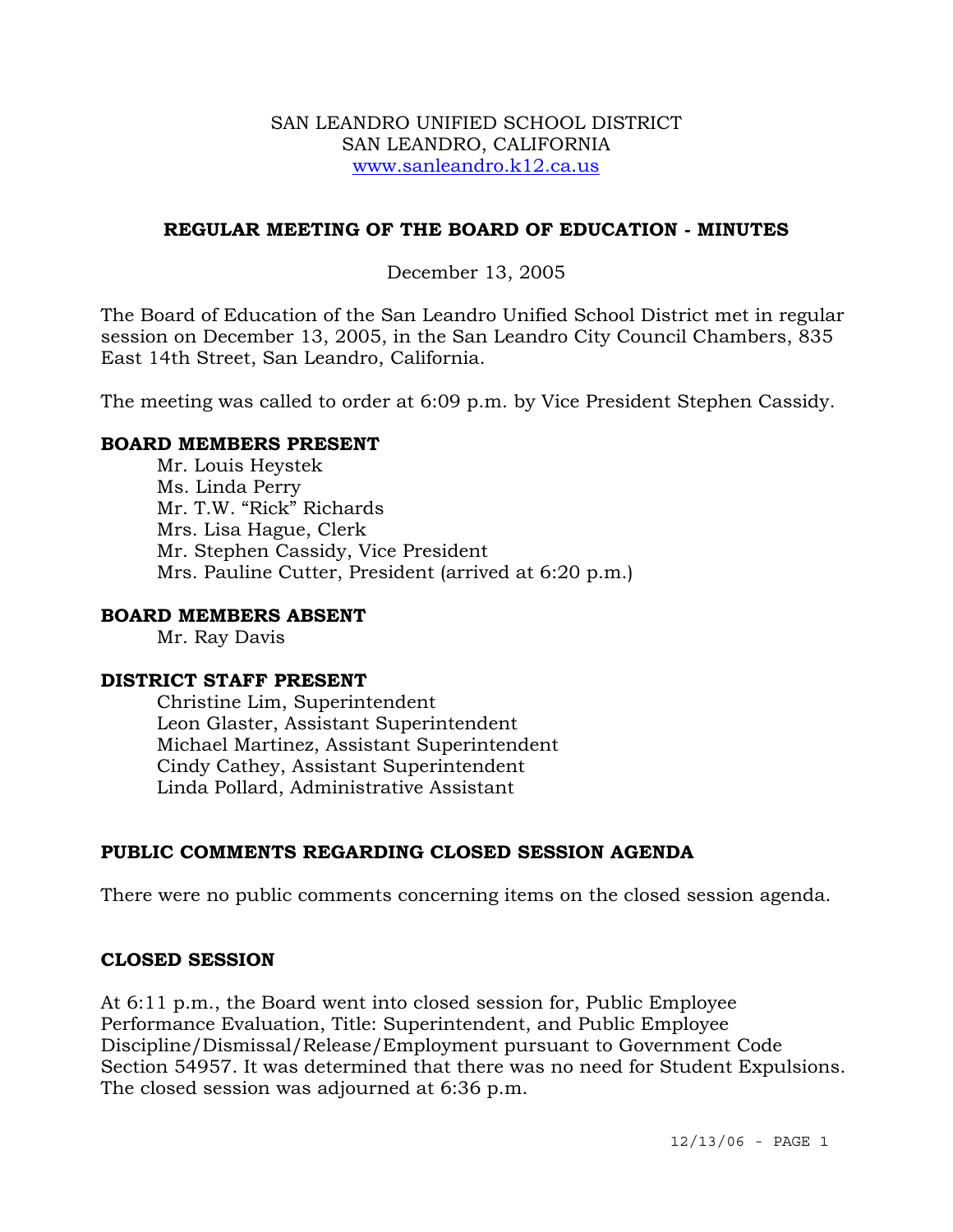The Board returned to open session at 7:00 p.m. with the Pledge of Allegiance to the Flag. President Cutter said the Board had been in closed session and no action was taken.

## **APPROVAL OF AGENDA**

President Cutter noted that under the Board Work Session, public comments would follow staff presentations.

On a motion made by Ms. Perry and seconded by Mrs. Hague, the Board approved the agenda for the regular meeting of December 13, 2005, as amended by a 6-0 vote. Trustee Davis was absent.

**REPORTS** Student Representatives' Reports – San Leandro High School student representative, Alison Zhao, announced that 1,212 students made the honor roll, and she updated the Board on activities at the high school, including: the basketball team came in second place in the recent tournament in Gridley; AVID and Link Crew are selling holiday goodies; thanks to the Leadership Class the lobby is decorated for the holidays, including many of the classroom doors; 9th grader, Delores Pena, was the "Student of the Month", and Jack Nelson was the "Staff Person of the Month;" ASB and Interact helped at the "Parade of Lights" at the Marina; ASB volunteered at the senior citizen dance and luncheon at the Marina Community Center; Key Club will be caroling at Rosewood Convalescent Home and ASB will be delivering stockings to 25 senior citizens; and the Asian Pacific Islander Club (APIC) is hosting a holiday dinner at the school; the Lenny Williams Concert was a great success; senior class is planning their grad night trip; and 412 students attended the Winter Ball, and it was a successful fundraiser for the senior class.

The Board congratulated all those who made the honor roll.

### **PRESENTATIONS**

• Jan Huls, principal of Garfield Elementary School, presented information related to the work the school had done in response to their Program Improvement identification. The presentation included the results of the Academic Program Survey, training and meetings the staff has had, and how they used their data and other sources of information to drive the development of the revised Single School Plan. Ms. Huls also presented highlights of Garfield's Single School Plan and identified how the plan is aligned to the Program Improvement requirements yet still meets the needs of the students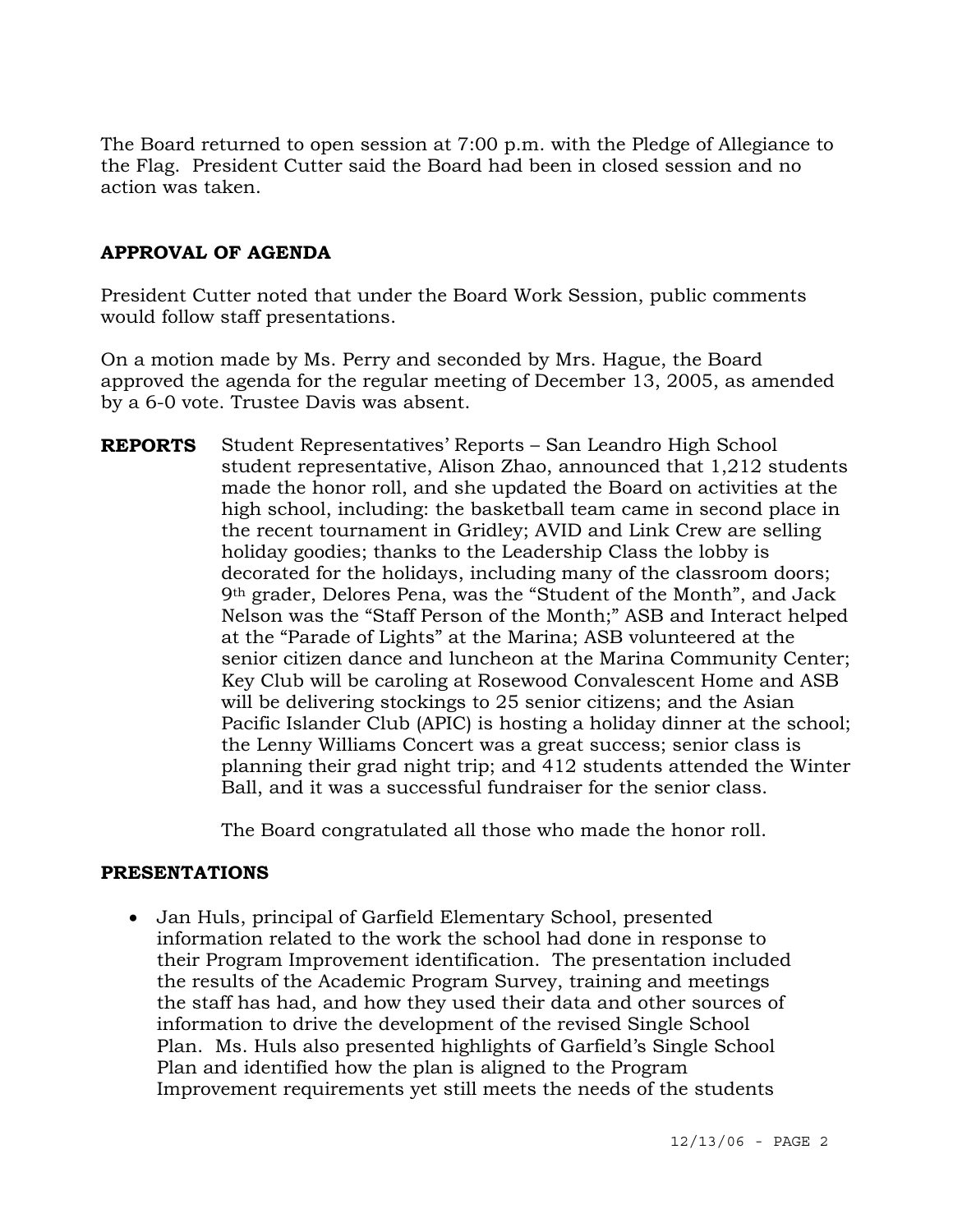and staff. The Garfield Single School Plan is available for review at the District Office, Department of Educational Services.

 Ms. Huls noted that the Garfield plan has been in constant revision, beginning in June, then in August, and again in November, following the September 20, 2005, Program Improvement School notification, and that this plan speaks of the people at Garfield and the data that they carry with them. She said that the four focus areas of the school plan include: staff development for all staff; using the standard-based text; teachers collaborating together using their pacing calendars, assessments; and cycle of inquiry, adding that the school goals for improving student achievement focus on reading, writing, and mathematics, and while the objective is to move all targeted students forward to their next level, they also care about the students who are performing at or above grade level, and they want those students to move forward as well, and the plan reflects that.

 Ms. Huls shared examples of some of the action steps that support the seven areas of the plan for improving student achievement such as

- Ensuring that all staff members receive support and materials in all core programs;
- Administer Edusoft and DRA benchmark assessments according to district and site schedules, and record all scores in timely manner;
- Create student achievement plans for all "Intensive Learners" who are more than two grade levels below in reading; including Kid Connection students;
- Provide ongoing professional develop for teachers in other key areas such as SIP for English learners, differentiated instruction, culturally responsive teaching, bias elimination and Board Math;
- Hold an annual Building Bridges event, Title I and GATE parent meetings, and parent education classes to share information about services and student progress towards objectives;
- Provide a safe facility, highly qualified teachers, and adequate materials for all students through cooperation and collaboration with the Williams Settlement team; and
- Continuously modify the plan with all community members, making revisions, if needed, while ensuring that the Program Improvement and Williams Settlement requirements are met.

 A chart showing the categorical funding allocated for the state and federal programs to Garfield was shared, with Ms. Huls noting that they are always looking for additional funding, adding that they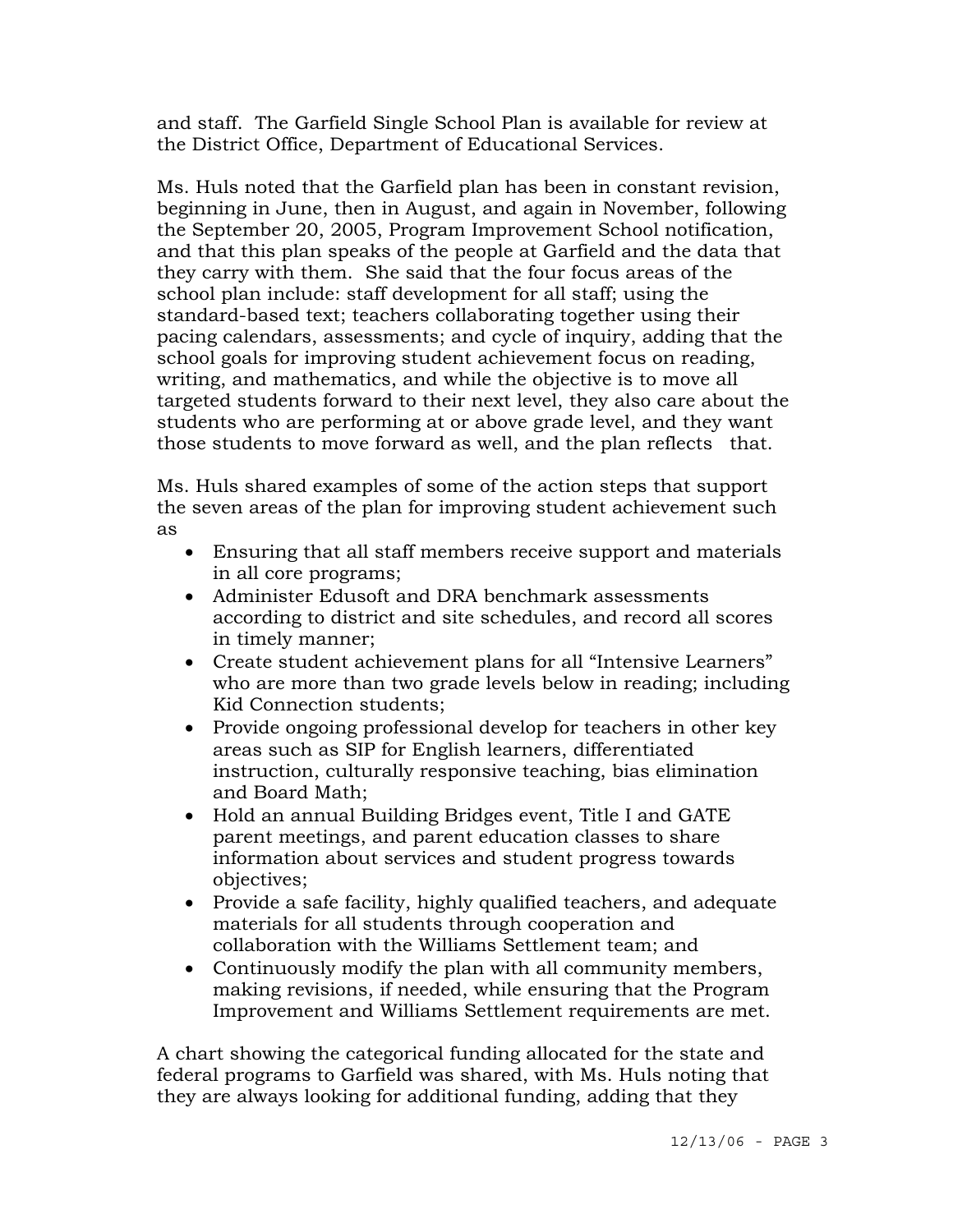recently received a Healthy Habits After School Grant, focusing on nutrition, self esteem, and body building for heavy and thin students.

 President Cutter mentioned that in the past there was state funding attached to the Program Improvement Plan; however, Ms. Huls indicated she has not seen any funding.

 Ms. Perry commended Principal Huls for being a wonderful site leader. She appreciated her creative thinking to maximize the dollars received in order to get the most from her staff, adding that following several visits to Garfield, it is clear that staff is coming together, working very hard, and there is a lot of cohesion, and thanked Ms. Huls for the data.

Mr. Cassidy was interested if Garfield had been able to identify the cause for the drop in test scores between grades K-3 and grades 4-5 from last year. Ms. Huls said that in math, for example, the fourth and fifth graders did not do well in algebraic concepts and functions, because they did not have a good grasp of number sense, so staff met in cross grade level teams, identified the areas they were failing, and compared them to the early grade levels, adding that Garfield, during intersession, offered a full number sense focus as a way of helping those students unlock that test information, also noting that they are doing similar things in writing, reading fluency, and comprehension. Ms. Huls also explained that they are getting very specific around the standards, reiterating that they are developing a plan for individual students, requiring 100% parent attendance for student conferences, and that while visiting homes, she had learned a lot about the learning realities for some students, and staff is trying to work strategically because every family is different.

#### **PUBLIC TESTIMONY ON NON-AGENDA ITEMS**

None

### **REPORTS**

- 1) Correspondence Clerk Hague reported receipt of an email from Shirley Harvey regarding Project Fit.
- 2) Superintendent's Report Superintendent Chris Lim deferred her comments to the end of the evening. She introduced the new Communication Outreach Specialist, Barbara Reynolds.
- 3) Board Committee Reports
	- Facilities/Technology Mrs. Cutter reported that the committee met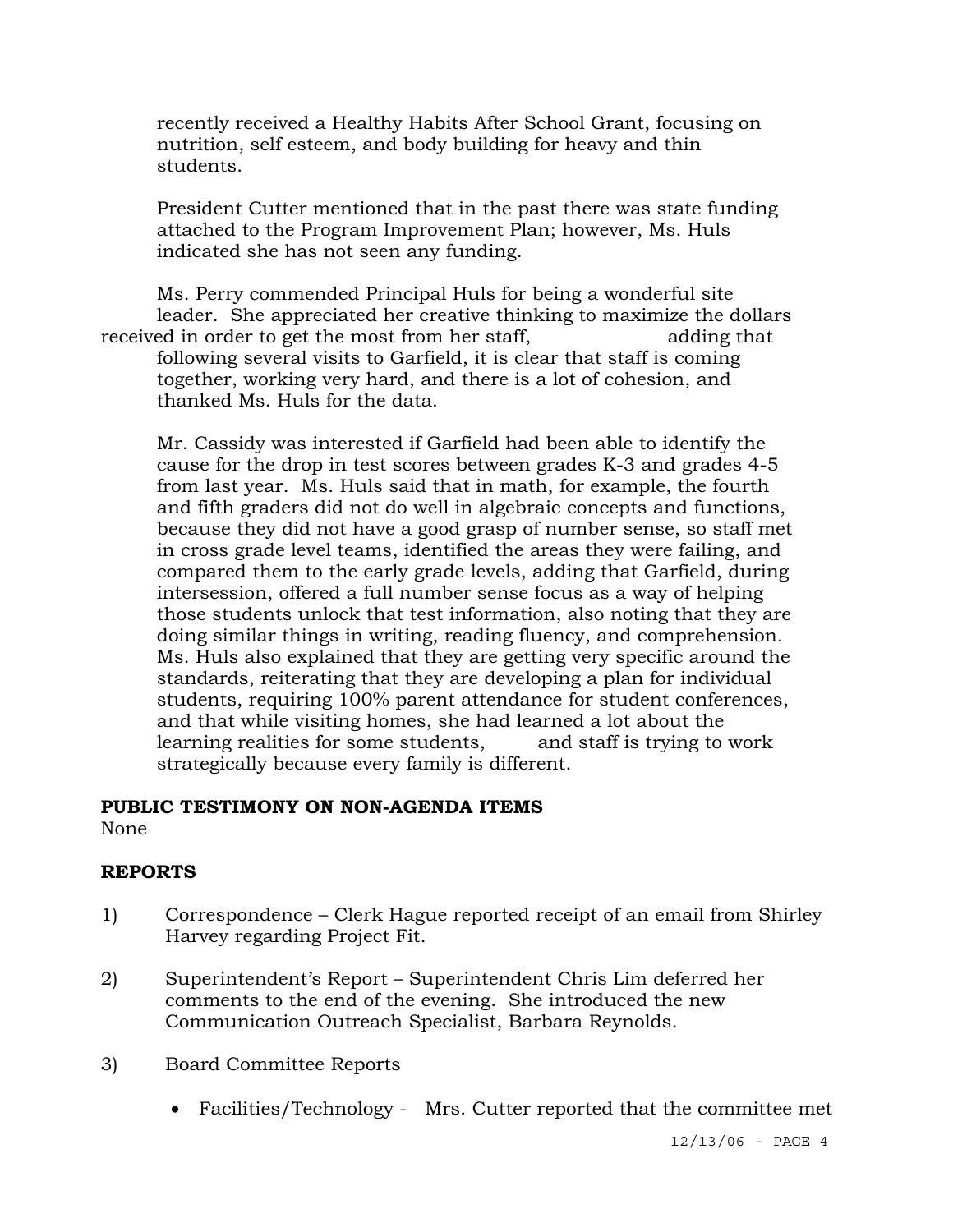on December 9 and touched upon the Facilities Master Plan, received updates on the Jefferson playground area, which is expected to be completed after Christmas, and the Adult School at Muir, where the District is expected to receive \$2.25 million from the state and outside sources: \$500,000 from the partnership with Chabot, \$250,000 from Head Start, and \$1.5 million from the state.

- Finance Mr. Richards reported that the committee met on December 12 and discussed the First Interim Budget, which has been deferred for another month and will be brought to the Board for review and approval at the January 17 Board meeting. Some of the fiscal realities and adjustments for 2006-2007 that might be needed due to declining enrollment, and the 2004/2005 Audited Actuals were also discussed, noting that the auditors were scheduled to return the week of January 9.
- 4) Board Representatives' Reports
	- Eden Area Regional Occupational Program Mr. Richards noted that he was unable to attend the December meeting, but reported that they approved their First Interim Budget, received their Audit Report where once again there were no issues or findings (he gave a copies of both documents to Assistant Superintendent Glaster), and reviewed their WASC three-year progress report (he provided a copy to the Superintendent). He announced that Cyril Bonnano, ROP Superintendent, would be leaving at the end of the school year, and Superintendents from the four school districts and members of the ROP council were scheduled to meet on Jan. 10 to discuss the replacement process. He will let the Board know of any reception plans for Mr. Bonnano.

### **CONSENT ITEMS**

### Human Resources

### 2.1-C Acceptance of Personnel Report

### Educational Services

- 3.1-C Acceptance of Donations
- 3.2-C Recommendation from Administrative Panel for Expulsion
- 3.3-C Proposed Stipulated Expulsion Order
- 3.4-C Garfield Elementary School Single School Plan for 2005-2007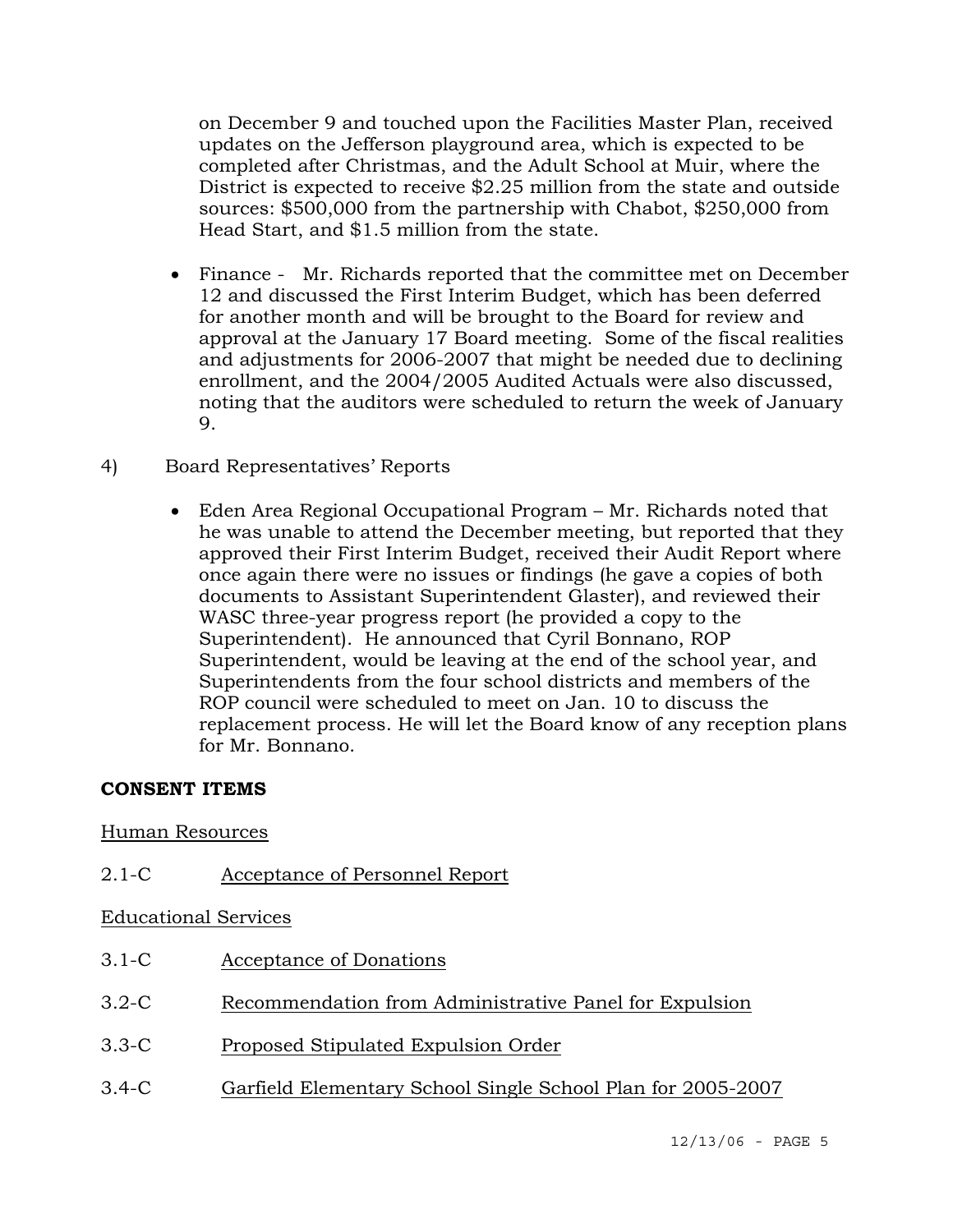## 3.5-C Exhibit(2) 515.3, Nondiscrimination/Harassment Business, Operations and Facilities

- 4.1-C Ratification of Payroll
- 4.2-C Approval of Bill Warrants
- 4.3-C Resolution #05-53 to Declare Certain Equipment Surplus and/or Obsolete
- 4.4-C Change Order No. 18, Jefferson Elementary School, Increment II

On a motion made by Ms. Perry and seconded by Mr. Richards, the Board approved the consent items by a 6-0 vote. Trustee Davis was absent.

### **CONFERENCE ITEMS**

### Human Resources

2.1-CF AR 4112.22 and AR 4212.22, Staff Teaching Students of Limited English Proficiency

> The Board discussed and considered approving Administrative Regulation 4112.22, and 4212.22, Staff Teaching Students of Limited English Proficiency.

On behalf of the Policy Committee, Ms. Perry thanked Mike Martinez, Assistant Superintendent of Human Resources, for all of the work in researching and developing this AR.

As President Cutter noted, that since Administrative Regulations (AR) do not require Board approval, the Board received Administrative Regulation 4112.22 and 4212.22, Staff Teaching Students of Limited English Proficiency, as presented.

### Business, Operations and Facilities

4.1-CF Board Policy 4040, Administrative Regulation 4040, and New Exhibit 4040, Employee Use of Technology

> The Board discussed and considered approving the revised Board Policy 4040, Administrative Regulation 4040, and new Exhibit 4040, Employee Use of Technology.

Prior to the vote, Superintendent Lim clarified and Mr. Martinez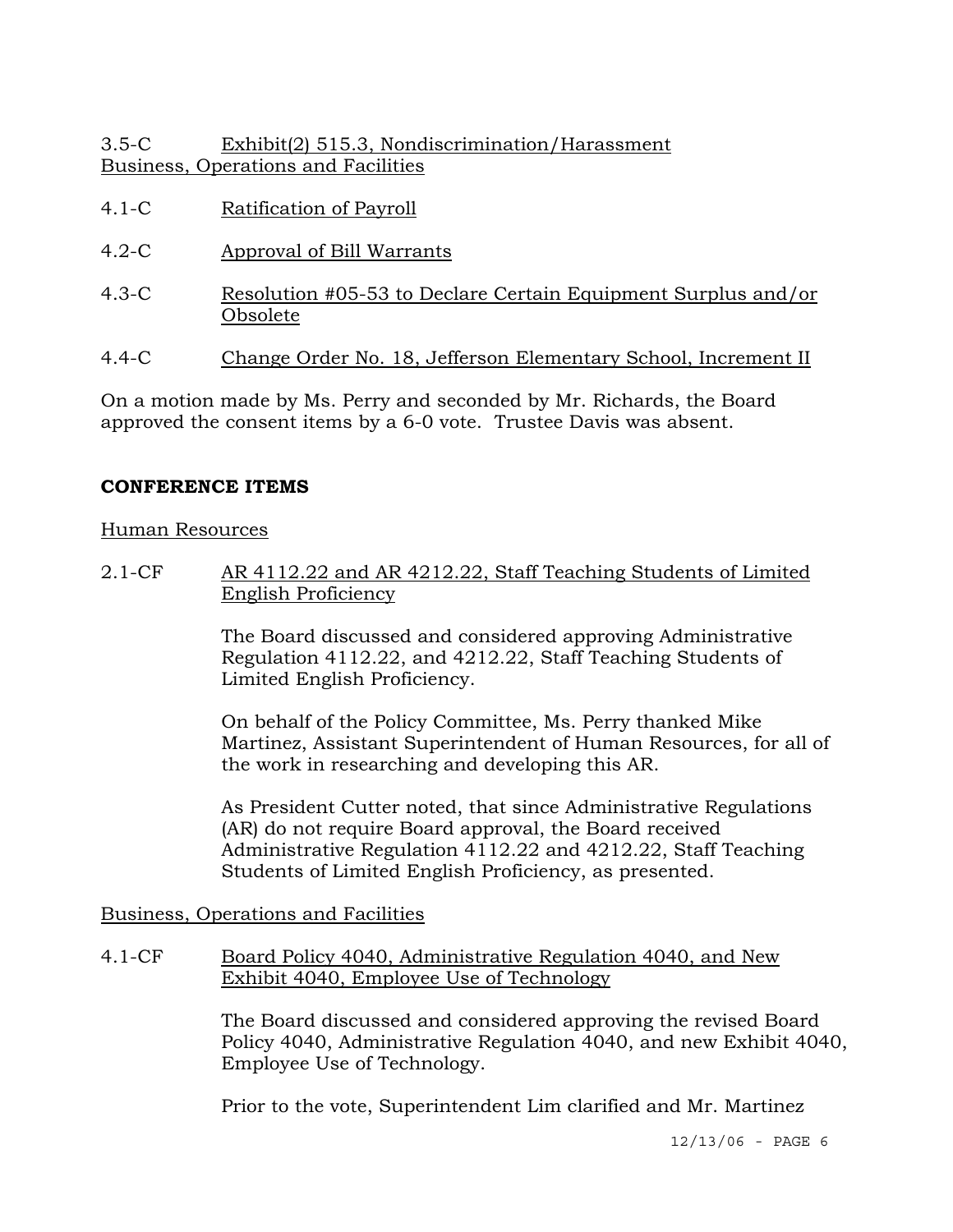concurred that through Mr. Martinez's research, Board members are not employees of the District and therefore do not fall under this new Board exhibit.

On a motion made by Ms. Perry and seconded by Mr. Richards the Board approved the revised Board Policy 4040, Administrative Regulation 4040, and new Exhibit 4040, Employee Use of Technology by 6-0 vote. Trustee Davis was absent.

### **INFORMATION ITEMS**

Business, Operations and Facilities

4.1-I Miscellaneous Receipts

Miscellaneous receipts in the amount of \$6,792,064.17 have been deposited in the Treasury of Alameda County.

#### **BOARD WORK SESSION**

The Board recessed to the Board Work Session on the Potential Parcel Tax Measure at 7:38 p.m.

Superintendent Lim explained that staff would be presenting a cost analysis of priorities identified through the community survey and other community engagement processes, and refined tax models. Connell Lindh would lend his opinion to the timing of a potential parcel tax election, and Alameda County legal counsel, Adam Ferber, would help frame the staff presentation on the pros/cons of Resolution, establishing specifications of election.

Superintendent Lim hoped that by presenting this information, it would help the community understand how the District is funded; what they can do to access more funds for expanding, building, and enhancing the educational environment for our District; and the reason the District is exploring a possible parcel tax.

Superintendent Lim shared her experience in Berkeley with their successful parcel tax, stating that the key to a successful tax is that the funding is expressed in a way that it enhances the schools and reflects the values of that community. When she came to San Leandro, she had no idea that the District was so poorly funded; however, she is energized by the challenge, and feels that she has the support of the full Board, who are committed to working really hard to support the schools and give them what they need to move forward.

Comparison charts of County school districts' finances were shared, which showed that San Leandro schools rank last in revenue per student at \$6,587,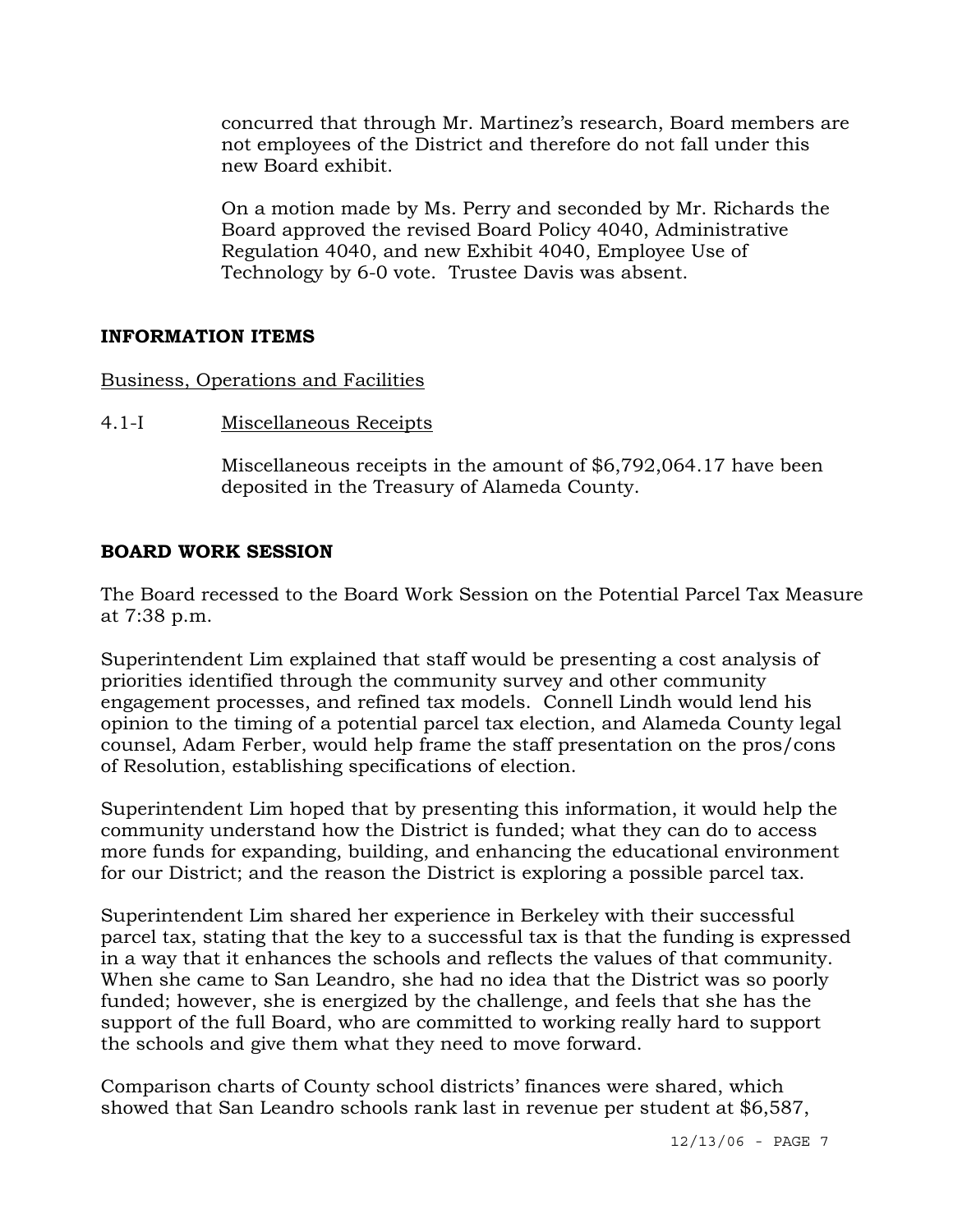compared to Berkeley schools that receive \$10,370, Hayward, \$7,208, and San Lorenzo at \$6,900, adding that San Leandro is also below the other districts because it collects less in local revenue, receiving only \$109 per student. She explained that the reason why other districts in the county have greater local revenue is because many have passed parcel taxes to support their local schools.

Superintendent Lim further explained that if San Leandro's revenue per student was at the State average, they would receive \$2.5 million more per year, and \$7.1 million more per year, if we were at the County average, adding that Alameda County Office of Education's recommendation 6 years ago, when San Leandro was having trouble was, *"San Leandro is competing for staff in the Bay Area market. The current funding level of the district makes it difficult to be competitive in salaries, provide quality educational programs, and neighborhood schools. The community must support the district with additional resources."* 

Ms. Lim shared a summative list (dream list) totaling \$4.9 million, which included areas where those surveyed wanted to see monies dedicated such as school academic & enrichment programs, student safety, restoration of custodians, more counselors, increased music and art enrichment programs, career technical education/create an engineering academy, increase in staff salaries, help at risk students, lower class size in grades 4-12, expanded teacher and staff training programs, and additional technical support; however, after reviewing tax models, it became apparent that the District couldn't, at this time, generate a parcel tax that large for this community, so staff developed a preliminary recommendation of \$2.1 million, which was later presented.

Mr. Glaster presented refined tax models for a flat rate per parcel, and a rate based on lot size ranging from \$0.010 per sq. foot to \$0.016 per sq. foot.

Connell Lindh, campaign manager for the 1997 school bond, shared the potential parcel tax election pros and cons of an April special election verses a June primary election, stating that while an April special election may cost the District up to three times more than in June, and that the election date of April 11 was during the District's spring break, he felt that the success rate would be higher and the risk would be less because it would focus on a single issue. He also noted that the technical term for this type of election was "established election dates", giving school districts the ability to have the community focus solely on that school district issue, and recommended that it not be called a "special" election.

Ms. Perry understood that if the District decided not to go for an April 11 election, the next "established election date" would be March 2007, to which Mr. Lindh confirmed; however noting that there are other dates available for mail-in ballot elections.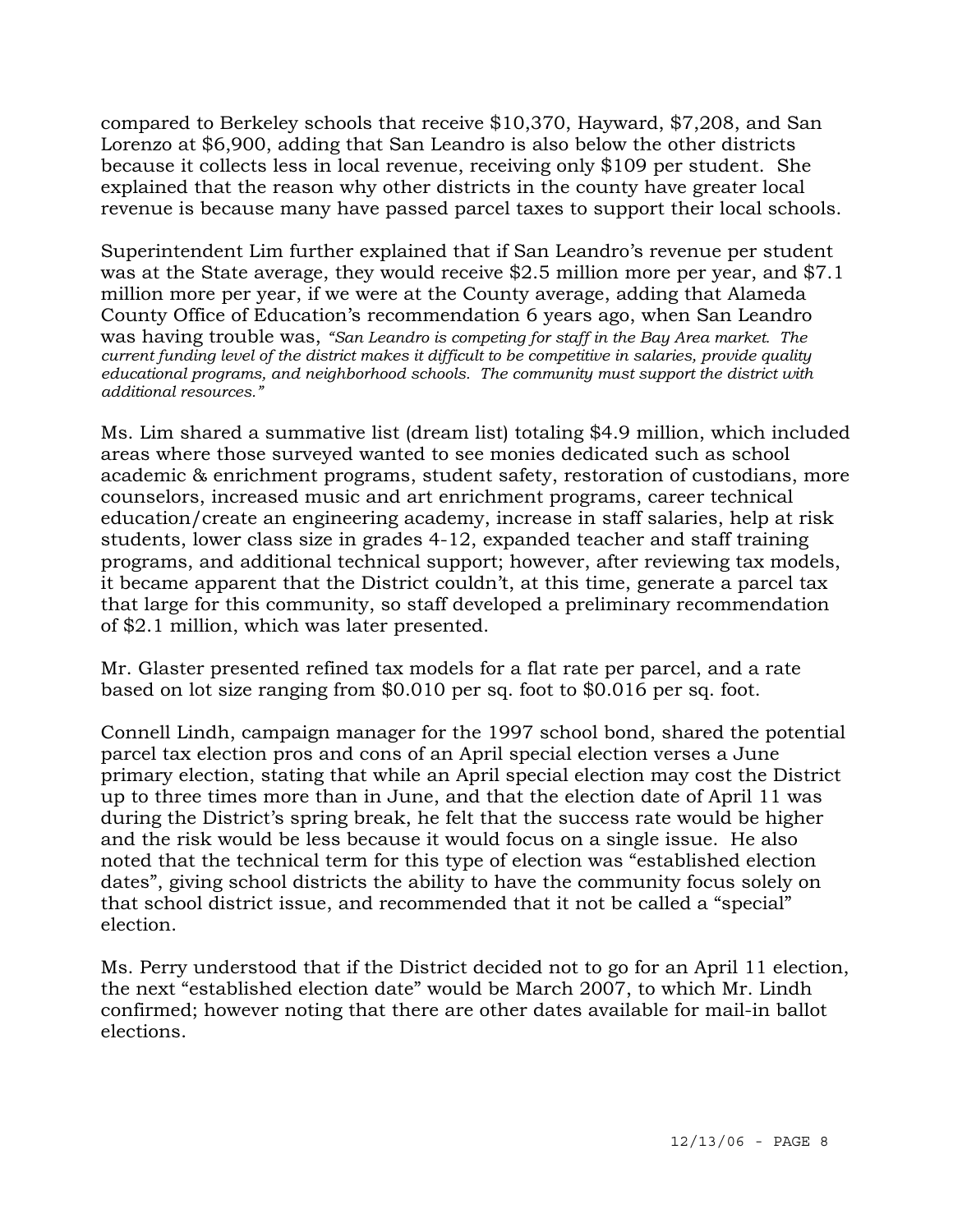Mr. Cassidy asked about November. Mr. Lindh felt that November general elections have tended to be more supportive of school districts than primary elections, but the campaign cost would increase.

While Mr. Lindh declined to recommend a dollar amount for a successful parcel, he did stress that if the whole focus was on the cost and not the benefit, the District would lose the two-thirds race, stressing that the overall focus needed to be on the educational environment, and the students, adding that "your most likely supporters are your parents and your parents are your least likely to turn out to vote," so it would take a huge effort to make sure that parents vote.

On behalf of the District, Mr. Cassidy thanked Mr. Lindh for all of his extraordinary services that he has given the District the past few weeks.

Responding to President Cutter, Mr. Lindh said that mail-in ballots, where there are not any polling places, are sent to all registered voters, and May 2 and August 29 were the only mail-in ballot elections of which he was aware.

Adam Ferber said that adopting a resolution, establishing specifications of election and requesting the services of the registrar of voters was the most important step in the process, and in light of the timing of the election, it was important to know that if the District decided on an April election, the resolution would need to be adopted by January 6, whereas for a June election, the District would have until March. He explained that an adoption of the resolution requires a public hearing, where district's set aside a portion of the evening for the public hearing and then on the same night, as a separate agenda item, the Board has an opportunity to deliberate, adding that it is valuable to have the public hearing for the public to participate in this process, noting that once the resolution is adopted, the next direct opportunity for community input is the election.

Superintendent Lim presented the \$2.1 million preliminary recommendation noting that the "information in this preliminary recommendation is for discussion purposes only and is not binding on the Board or the District and the terms and conditions of a proposed parcel tax must be set forth in a Board Resolution proposing a qualified special election and establishing specifications of an election order." This recommendation included school academic & enrichment programs, student safety, restoring custodians, increasing the music and art enrichment programs, career tech education/creating an Engineering Academy, increasing staff salaries, help for at-risk students at the middle school level, providing technical support that included two technicians and software, and indirect costs plus 1 percent for the infrastructure that it would take for implementation (e.g., clerical, communication, etc.)

Responding to Mr. Cassidy, the Superintendent shared what she envisioned the program to be for those at-risk students at the middle school level. Ms. Lim explained that currently the secondary students are served through the continuation school, where students need to be 16 years old to qualify to enter, so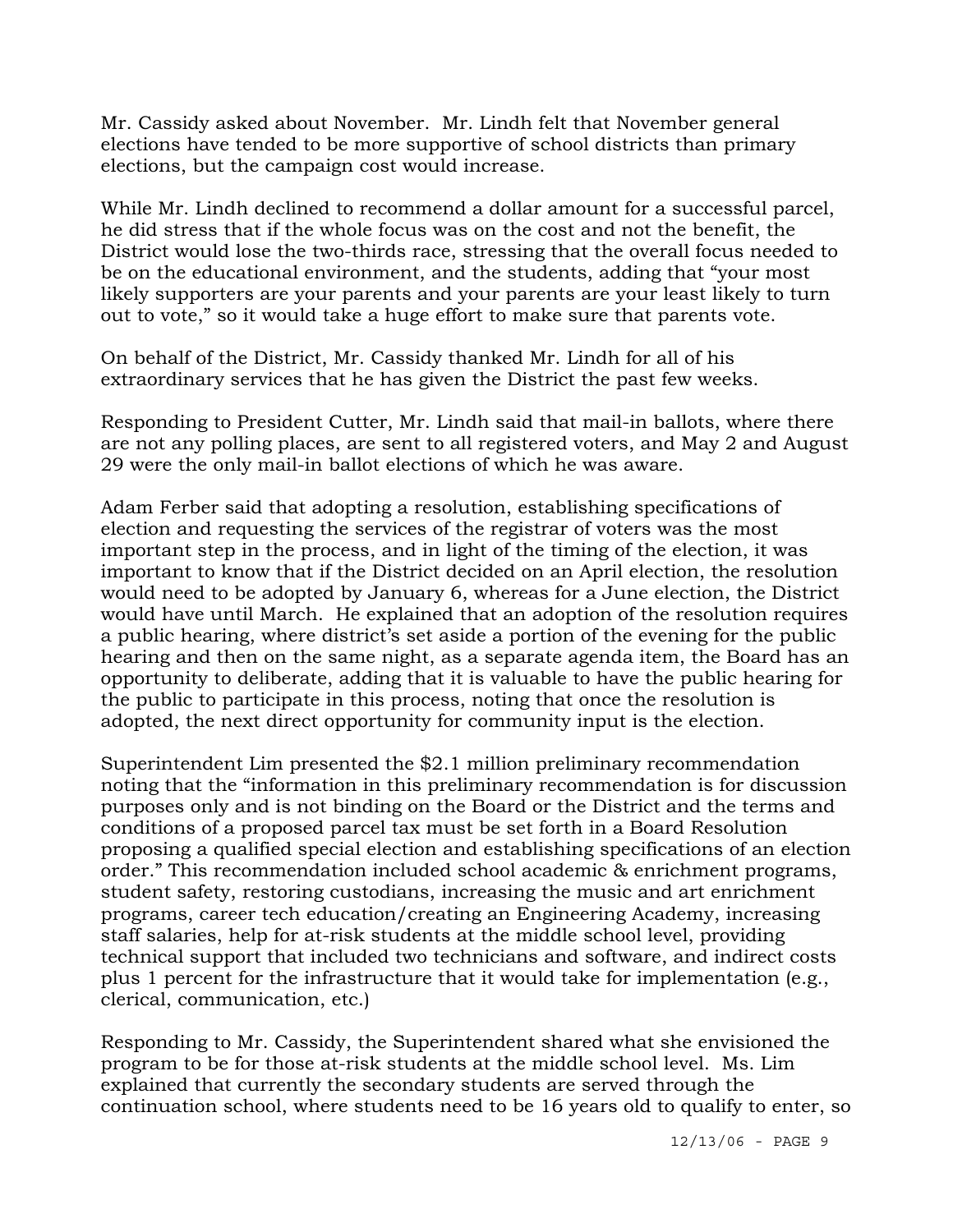there is a group at the middle school level who are not being served with an alternative model, adding that many districts create an opportunity program at the site. She sees the program as "not a dead end program", but one that modifies the reasons they are there, e.g., attendance, poor grades, etc. Students enter into a specific contract that defines how they can begin to improve grades, and attend school regularly, and ways of mainstreaming into the regular program. The program can be structured as more hands on, enrichment, or out in the field, whereby the teacher plays a very important role. Ms. Lim said that she sees this as "stepping stones" to the greater vision, beginning with 15-18 students in one class.

## **PUBLIC COMMENT**

President Cutter said that due to the number of cards, speakers would be allowed two minutes, adding that if it is necessary, a Special meeting has been tentatively scheduled for the following day, December 14, at 5:30 p.m., at the District's Administration Office.

Almost all of the 27 parents, teachers, and community members who addressed the Board strongly supported the tax, many urging them to go for the larger amount, and that the time to act was now. Among them were Craig Williams, Barbara Berry, Michael and Nancy Pretto, Gerald Shovlin, Jeni Engler, Anne Cawood, Billy Campbell, Brian Murrell, Andrea Sitchon, Jennifer Sherwood, Andrew Kopp, Ellen Muir, Robin Torello, Charles Gilcrest, Kathryn Gholson, Rick Styner, Jason Proctor, Dale Gregory, and Saul Schulttheis-Gerry.

- Rich Fishbaugh supported the measure, however thought November 2006 was the better date. He only asked the Board to be candid with the community and let them know of any kind of deficit that the District would be facing as soon as possible, and not keep them in the dark. "We need to convince the community that we can manage very well and I feel we can, even if there is less."
- Deborah Cox, a Roosevelt parent, who has been involved in this effort, believed that there would always be "nay sayers", but we have to keep in mind that they are here for the kids, and the District needs to do something.
- Michael Gregory, former Dad's Club President for Roosevelt and Bancroft schools, stated that "I know that this is a huge undertaking. I've been through this before, and I know that we can do it again".
- Juan Martinez, who came to the meeting dressed as Santa Claus, passionately talked about dreams, adding that "When you are a kid, you believe in Santa, you dream about Santa, and many of you know that I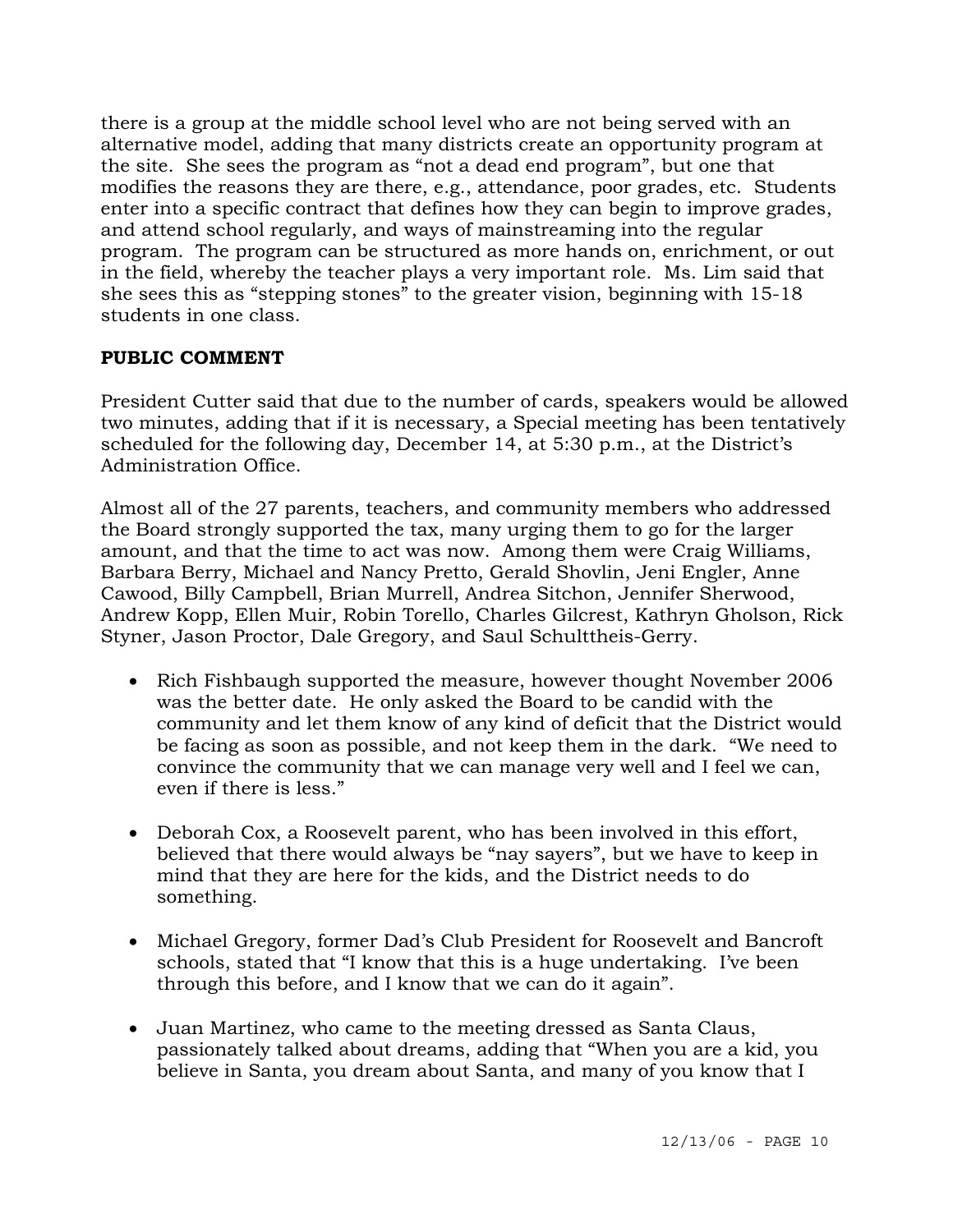dream a lot about education, and whatever you decide decided to do, if it's tomorrow, if it's this Saturday, if it's next week, let's go for it."

- Sabrina Ramirez, President of the San Leandro Teachers' Association, parent, and teacher of the District stated that "we are on the brink of a financial disaster that we can no longer ignore," adding the they need to go for the parcel tax, "that good schools are good for the kids, for the homeowners, and for the business community."
- Juan Gonzales felt that the preliminary recommendation was relatively scattered and offered some suggestions on what to focus the spending on: cleanliness and safety, programs at the middle schools and high schools, teacher salaries, and site administrators.

The only speaker opposed to the plan was Tom Silva of the Rental Housing Owners Association of Southern Alameda County who urged the Board to go for the November ballot, instead of the April date, so that the District would have time to bring business owners on board with the campaign.

Following public comments, the Board took a break at 9:23 p.m. and reconvened at 9:35 p.m.

The Board thanked the community for their positive and enthusiastic voices, with Trustee Heystek and Trustee Cassidy concurring that it had been probably the most crowded school Board meeting in a long time with such a positive message for their children.

The Board wholeheartedly agreed to move forward with a parcel tax and began discussing two options, either the \$2.1 million or the \$4.9 million.

Although Trustee Heystek argued for the higher amount, he finally agreed with the other members that the lower amount could be a first step and had a better chance of passing.

The Board continued to share their thoughts on the funding breakdown of the staff recommendation.

Mr. Cassidy asked Connell Lindh for any additional thoughts he may have. Mr. Lindh said that it was the dollar amount that scared him and felt that the District would need to focus on the overall benefit of the \$2.1 million measure in order to succeed. As far as the timing, Mr. Lindh preferred the April election, because funding would be received sooner, as opposed to the November election, where they would have to a wait a year to collect, adding that despite the short timeline, it was doable.

It was the consensus of the Board to move towards the April 11, 2006, election date with the staff recommended \$2.1 million measure, as presented, to fund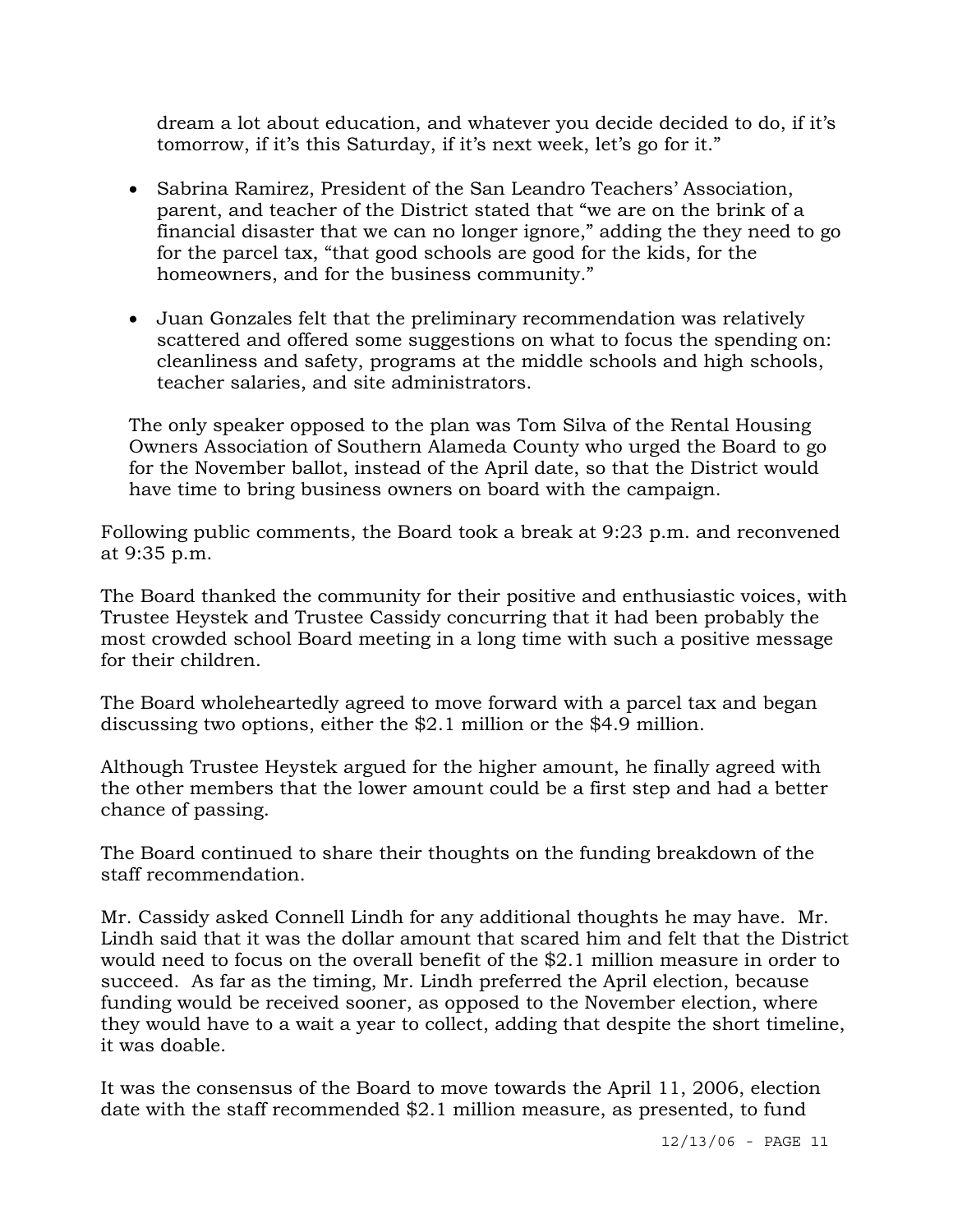academic and enrichment programs, student safety, restore custodians, increase music and art programs, career tech education/create an Engineering Academy, technical support, teachers' salaries, and at risk students at the middle school level, which would cost the average San Leandro homeowner \$64 a year, based on lot square footage.

On a motion made Mr. Cassidy, and seconded by Mr. Heystek, the Board approved to extend the meeting to 11:00 p.m. by a 6-0 vote. Mr. Davis was absent.

#### **CONFERENCE**

#### General Services

| $1.1-CF$<br>Parameters for a<br><b>Potential Parcel</b><br>Resolution | Staff Recommendation:<br>The Board discussed and considered approving the<br>parameters for a potential parcel tax resolution.                                                                                                                                                                                     |
|-----------------------------------------------------------------------|--------------------------------------------------------------------------------------------------------------------------------------------------------------------------------------------------------------------------------------------------------------------------------------------------------------------|
|                                                                       | The discussion focused on the length of the parcel<br>tax (5 or 6 years), and the formation of a Citizen's<br>Advisory Committee, where Mr. Cassidy stressed<br>the importance of having as much oversight and<br>accountability to deflect some of the criticisms that<br>can be lobbied against parcel taxes.    |
|                                                                       | The Superintendent said that staff was<br>recommending a 6-year model, and having a two-<br>level Citizen's Advisory Committee, where the<br>School Site Council at the site level would report to<br>the Advisory Committee, who would then report to<br>the Board.                                               |
|                                                                       | Mr. Heystek favored a 5-year model, having it fall<br>on odd number years to separate it from the re-<br>elections or elections of open school board seats,<br>allowing Board members to focus on the parcel tax<br>and allowing the incumbent Board members to<br>campaign for the continuance of the parcel tax. |
|                                                                       | Superintendent Lim added that often school<br>districts do not wait until the last year for renewal;<br>they renew a year or two before, so that was<br>something to consider.                                                                                                                                     |
|                                                                       | Following the explanation by the Superintendent,<br>Board members agreed to the 6-year model,<br>working towards renewing it in year five.                                                                                                                                                                         |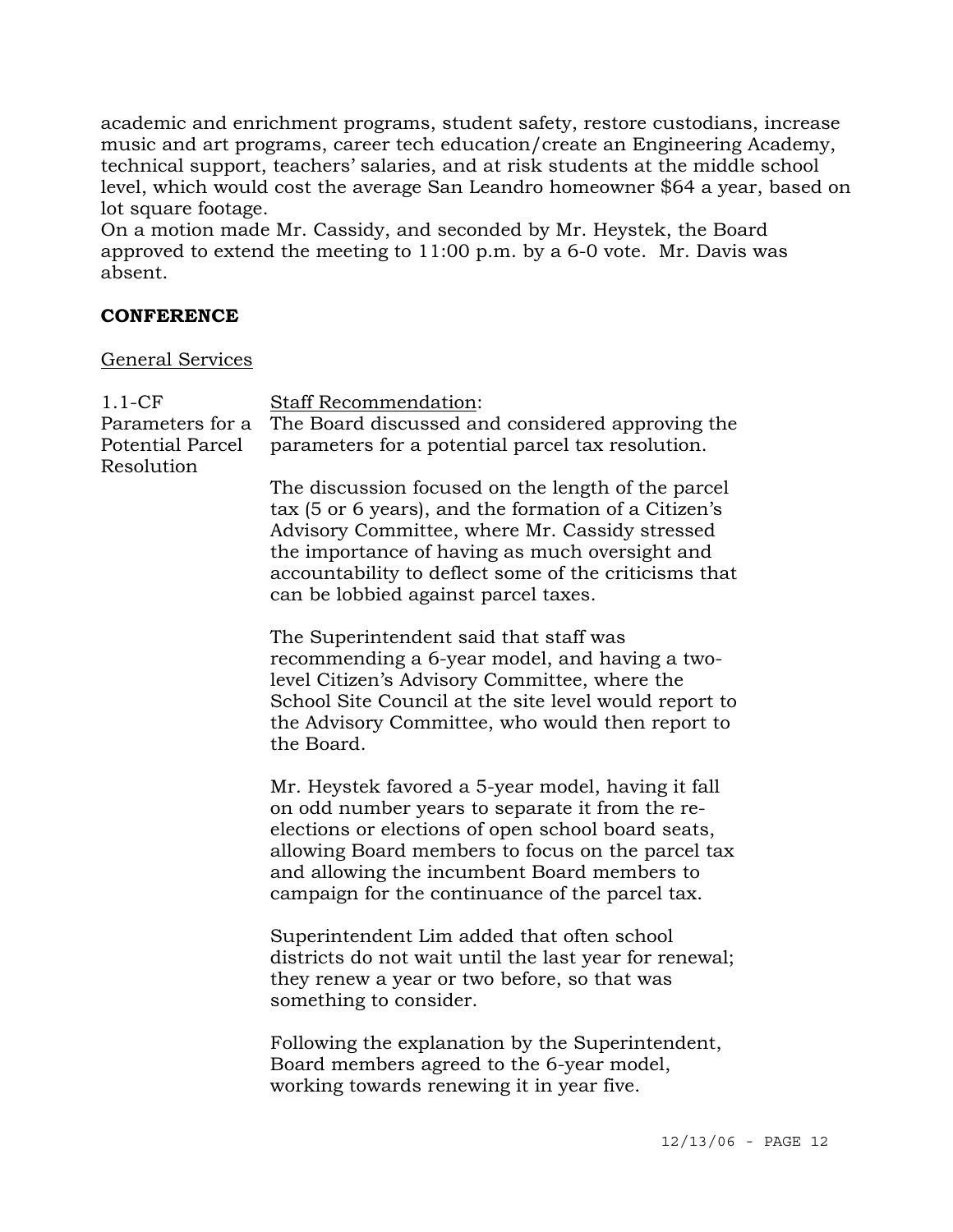Mr. Cassidy suggested that the Citizen's Advisory Committee be a 14-member committee, to include Board-nominated members, as well as different stakeholders in the community, i.e., Mayor, City Council, and Chamber, etc.

At the request of Mr. Heystek, Mr. Ferber said that he agreed with Mr. Cassidy, that the committee should include a cross section of folks such as representatives of labor (district and community), and parents, keeping in mind that the proportion could be tricky, but by keeping the community informed of the progress in a timely manner, they would create trust within the community that the money is being spent and that they have input.

Ms. Perry clarified that it would be a Citizen's Oversight Committee, not Advisory, and that would be its charge. She felt that the sites also needed representation and the committee should be independent of the Board, as the Board would ultimately be making some final decisions.

Mr. Richards felt that they should be mindful of the number, but was open to any kind of committee makeup.

Mrs. Cutter reminded the Board that the Bond Advisory Committee was Board appointed and that it lost the commonality, where they had site representation, they would be engaged in the process.

Mr. Cassidy agreed with Mrs. Cutter, suggesting that they skip Board nominations and include school site representatives, keeping the committee number under 20 members.

Two other areas discussed were senior exemptions and an annual cost of living adjustment based on an appropriate index.

It was the consensus of the Board to include an "opt out" senior exemption for citizens 65 years and older, raised by Ms. Perry, whereby seniors would submit an exempt request. Mr. Cassidy suggested that it be a one-time-only request (absent if the property is sold), which the Board agreed upon.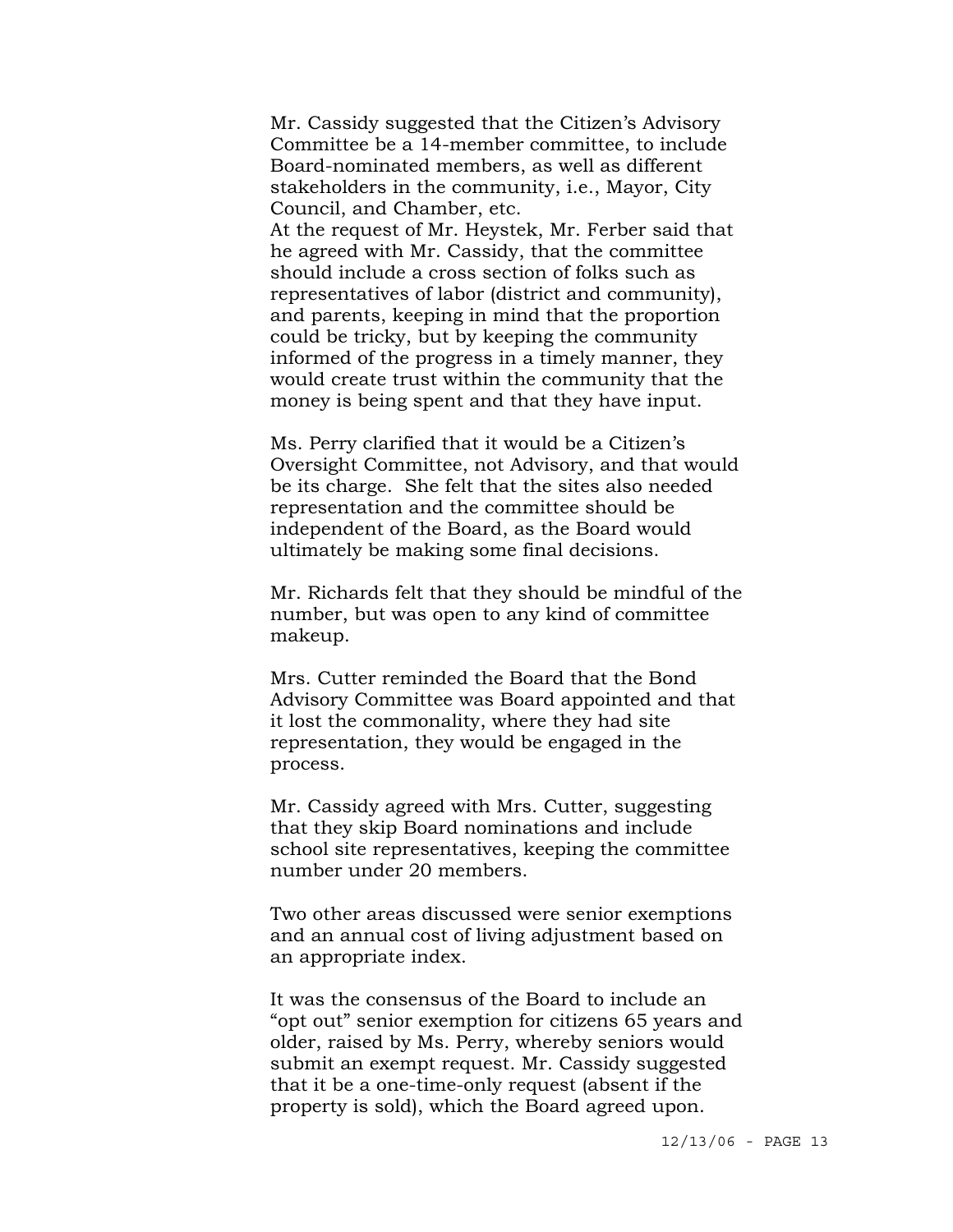Mr. Richards felt that they should look at potential clauses in the Resolution for cost of living adjustments, on an annual basis, based upon an appropriate index.

Trustee Hague was hesitant about including that, and it was Mr. Lindh's suggestion to stay away from the cost of living adjustment, because it can cause confusion, adding that some Districts, at the time of renewal, have increased the funding.

It was the consensus of the Board to keep the Resolution simple and not include the cost of living wording.

Mr. Heystek suggested naming the parcel tax and attachments as Livermore Valley Joint District did, i.e. Measure D or, as it was referred to throughout the ballot statement, "The Quality Education Act".

On a motion made by Mr. Heystek and seconded by Mr. Richards, the Board authorized staff to prepare a Resolution that included the "opt out" senior exemption request, and schedule a public hearing to consider a \$2.1 million a year for 6 years parcel tax measure for the April 2006 election by a 6-0 vote. Mr. Davis was absent.

Mrs. Cutter thanked everyone for all their support and willingness to be part of this important effort.

### **ADDITIONAL SUGGESTIONS AND COMMENTS FROM BOARD MEMBERS**

Mr. Richards reported that the Lenny Williams Concert was a huge success, which probably raised \$21,000, adding that with the money raised from the last year's concert, a total of approximately \$31,000 had been raised for the District music programs. He said that Lenny Williams and Antoine Davis have shown an interest, so talks will begin after the first of the year regarding another concert.

Ms. Perry reported that the ACSBA meeting is Thursday, December 14 at 7:00 p.m. at the Alameda County Office of Education, where the topic will be Career Technical Education - Funding Partnerships and the Future. Two top lobbyists, Terry Burns and Chris Walker, Cyril Bonnano from Eden Area ROP, and Charlie Brown from Mission Valley ROP will be there to give their insight, and she encouraged the Board to attend. She reported on an upcoming state-wide campaign supported by several foundations, including CSBA, The Education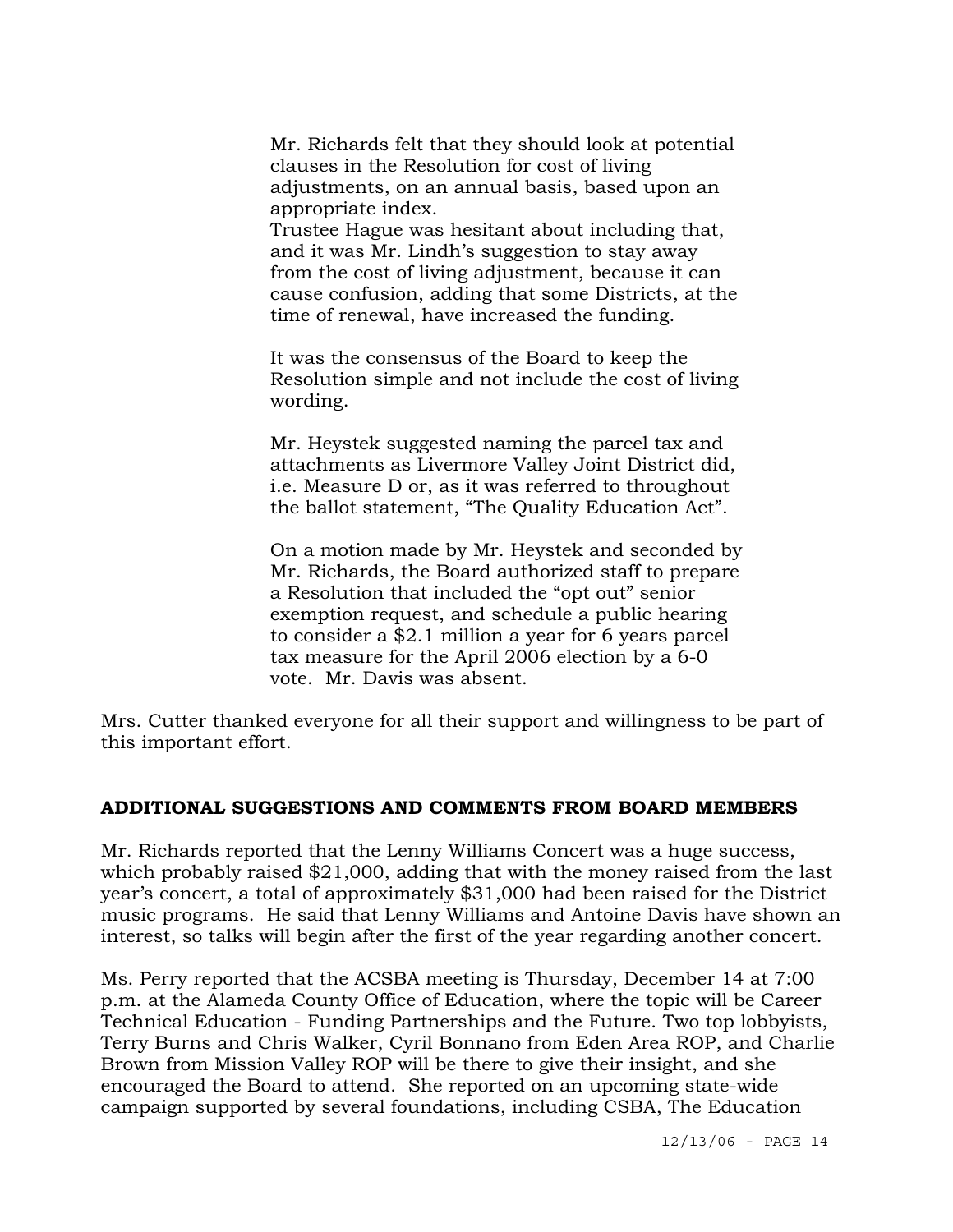Coalition, and the League of Women Voters, regarding the lack adequacy of funding for education in the state of California and the need to make some changes on how they fund education.

Mrs. Hague concurred how wonderful it was to be part of the Lenny Williams "experience" and thanked everyone for helping to make it a reality for their students. She announced that the middle school music programs would be on Thursday, December 14 at Bancroft and Muir.

Mr. Cassidy echoed Mrs. Hague's comments and thanked Mr. Richards for the success of the concert and the money that had been raised. He additionally thanked staff for the hard work toward the parcel tax and Deborah Cox for coming forward.

Mrs. Cutter publicly thanked Mayor Young for her gift of chocolates to the De La Salle and San Leandro High School football teams. She also said that she was thrilled that the Board was working together and proceeding with this very important parcel tax effort.